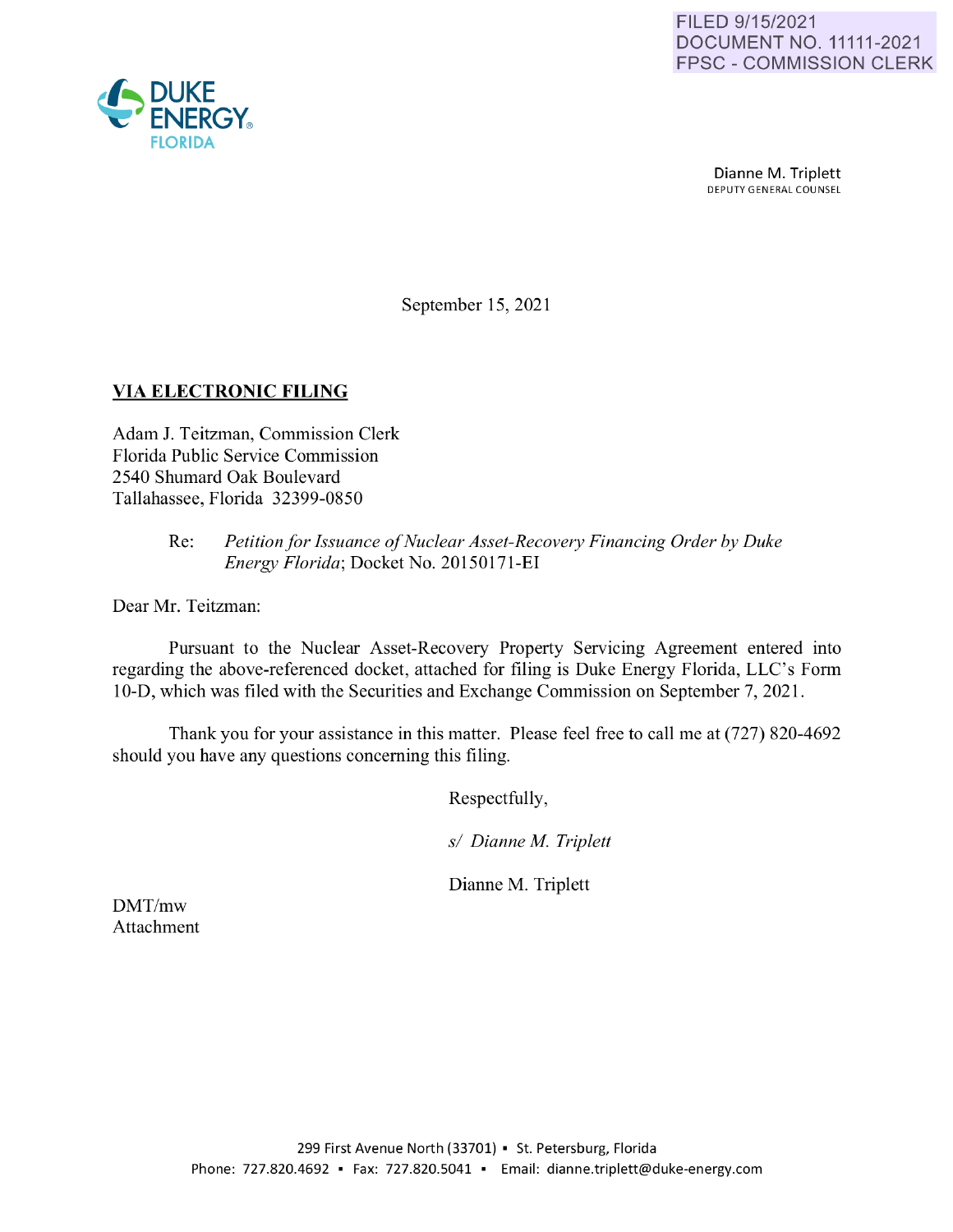## **CERTIFICATE OF SERVICE**

*Docket No. 20150171-EI* 

I HEREBY CERTIFY that a true and correct copy of the foregoing has been furnished via electronic mail to the following this 15<sup>th</sup> day of September, 2021.

> *s/ Dianne M. Triplett*  Attorney

Theresa L. Tan Office of the General Counsel Florida Public Service Commission 2540 Shumard Oak Blvd. Tallahassee, FL 32399-0850 ltan@psc.state.fl.us Jon C. Moyle, Jr. / Karen A. Putnal 118 North Gadsden Street Tallahassee, FL 32301 jmoyle@moylelaw.com kputnal@moylelaw.com Robert Scheffel Wright / John T. LaVia, III Gardner Law Firm 1300 Thomaswood Drive Tallahassee, FL 32308 schef@gbwlegal.com jlavia@gbwlegal.com C. Rehwinkel Office of Public Counsel c/o The Florida Legislature 111 West Madison Street, Room 812 Tallahassee, FL 32399-1400 rehwinkel.charles@leg.state.fl.us James W. Brew Stone Law Firm 1025 Thomas Jefferson Street, NW Eighth Floor, West Tower Washington, DC 20007-5201 jbrew@smxblaw.com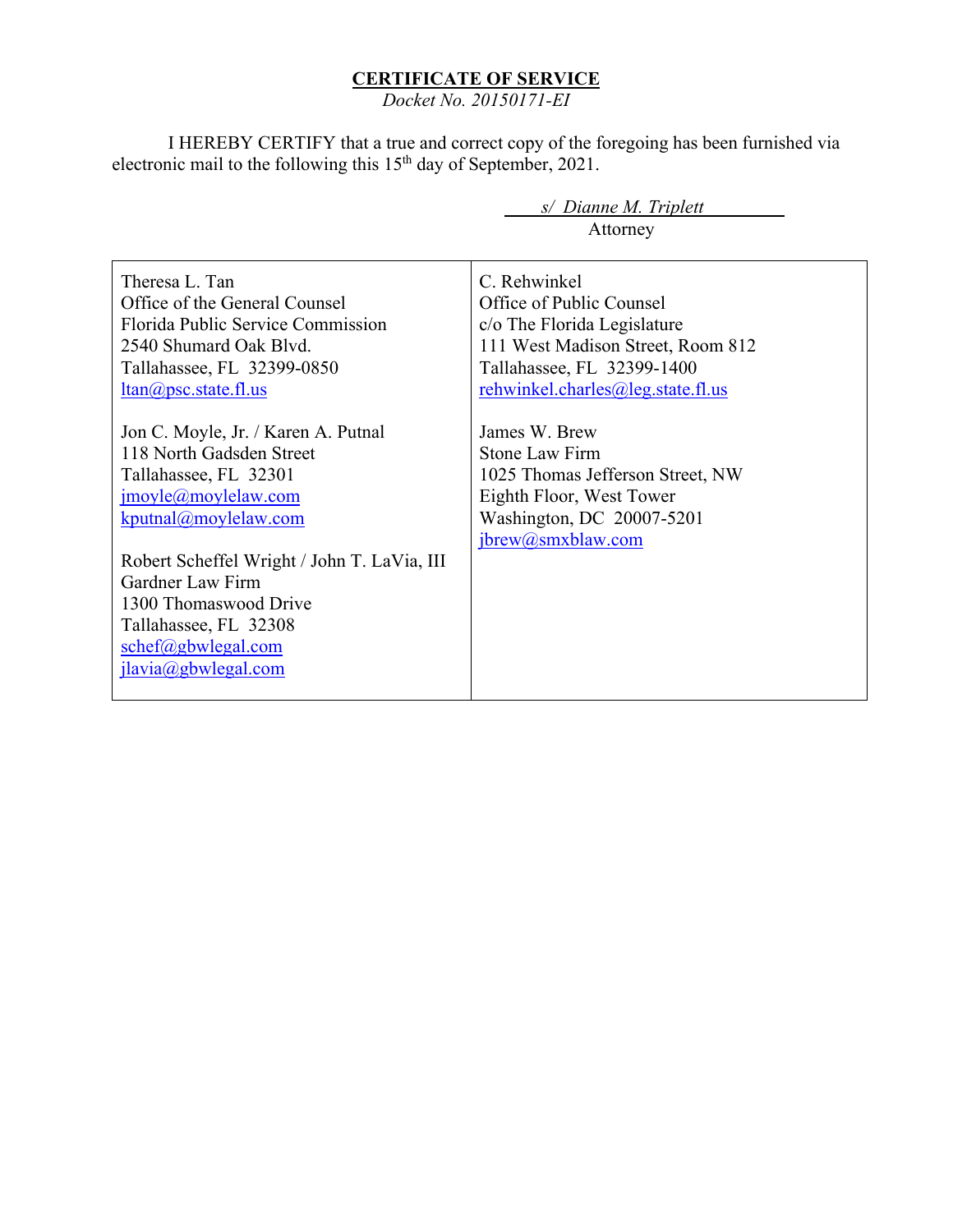# **UNITED STATES SECURITIES AND EXCHANGE COMMISSION**

**Washington, D.C. 20549**

### **FORM 10-D**

#### **ASSET-BACKED ISSUER DISTRIBUTION REPORT PURSUANT TO SECTION 13 OR 15(d) OF THE SECURITIES EXCHANGE ACT OF 1934 For the semi-annual distribution period from March 1, 2021 to August 31, 2021**

| <b>Commission</b><br><b>File Number</b> | <b>Registrant: State of Incorporation: Address: and Telephone Number</b> |                         |                 |                 | <b>IRS</b> Employer<br><b>Identification</b><br>No. |
|-----------------------------------------|--------------------------------------------------------------------------|-------------------------|-----------------|-----------------|-----------------------------------------------------|
| 333-209196-01                           | DUKE ENERGY FLORIDA PROJECT FINANCE, LLC                                 |                         |                 |                 | 81-0977581                                          |
|                                         |                                                                          | (Delaware)              |                 |                 |                                                     |
|                                         | 299 First Avenue North, St. Petersburg, Florida 33701                    |                         |                 |                 |                                                     |
|                                         |                                                                          | 704-382-3853            |                 |                 |                                                     |
| 1-03274                                 | DUKE ENERGY FLORIDA, LLC                                                 |                         |                 |                 | 59-0247770                                          |
|                                         |                                                                          | (Depositor and Sponsor) |                 |                 |                                                     |
|                                         |                                                                          | (Florida)               |                 |                 |                                                     |
|                                         | 299 First Avenue North, St. Petersburg, Florida 33701                    |                         |                 |                 |                                                     |
|                                         |                                                                          | 704-382-3853            |                 |                 |                                                     |
|                                         | Registered/reporting pursuant to (check one)                             |                         |                 |                 |                                                     |
|                                         |                                                                          |                         |                 |                 | Name of exchange                                    |
| Title of class                          |                                                                          | Section $12(b)$         | Section $12(g)$ | Section $15(d)$ | (If Section $12(b)$ )                               |
| Series A 2021 Senior Secured Bonds      |                                                                          | □                       | □               | ☑               |                                                     |
| Series A 2026 Senior Secured Bonds      |                                                                          | $\Box$                  | П               | ☑               |                                                     |
| Series A 2032 Senior Secured Bonds      |                                                                          | □                       | □               | ☑               |                                                     |
| Series A 2035 Senior Secured Bonds      |                                                                          | □                       | П               | ⊠               |                                                     |
|                                         |                                                                          |                         |                 |                 |                                                     |

Indicate by check mark whether the registrant (1) has filed all reports required to be filed by Section 13 or 15(d) of the Securities Exchange Act of 1934 during the preceding 12 months (or for such shorter period that the registrant was required to file such reports), and (2) has been subject to such filing requirements for the past 90 days.

 $Yes \n\mathbb{Z}$  No  $\square$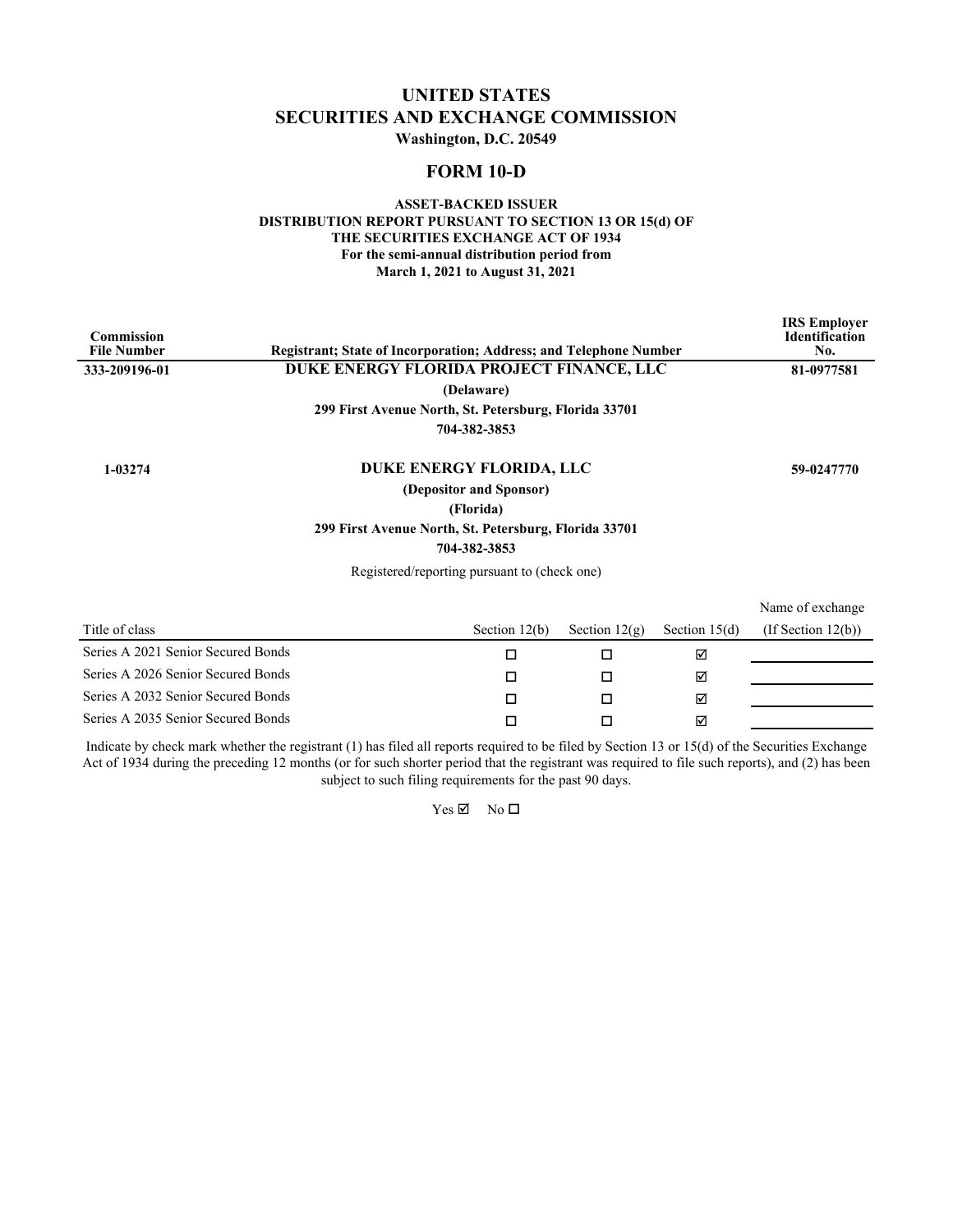# **PART I – DISTRIBUTION INFORMATION**

#### **Item 1. Distribution and Pool Performance Information.**

The response to Item 1 is set forth in part herein and in part in Exhibit 99.1.

The record date for distributions described in Exhibit 99.1 is August 31, 2021.

Introductory and explanatory information regarding the material terms, parties, and distributions described in Exhibit 99.1 is included in the Prospectus dated June 15, 2016, of Duke Energy Florida Project Finance, LLC (Issuing Entity) relating to the Series A Senior Secured Bonds (Bonds) filed with the Securities and Exchange Commission pursuant to Rule 424(b)(1) of the Securities Act of 1933 on June 17, 2016.

As indicated in Exhibit 99.1, all required interest and scheduled principal payments on the Bonds have been made with respect to the September 1, 2021, distribution date.

#### **The following Items have been omitted pursuant to General Instruction C of Form 10-D:**

- Item 1A. Asset-Level Information.
- Item 1B. Asset Representations Reviewer and Investor Communication.

# **PART II – OTHER INFORMATION**

#### **Item 2. Legal Proceedings.**

None.

#### **Item 3. Sale of Securities and Use of Proceeds.**

None.

#### **The following Items have been omitted pursuant to General Instruction C of Form 10-D:**

- Item 4. Defaults Upon Senior Securities.
- Item 5. Submission of Matters to a Vote of Security Holders.
- Item 6. Significant Obligors of Pool Assets.
- Item 7. Change in Sponsor Interest in the Securities.
- Item 8. Significant Enhancement Provider Information.

#### **Item 9. Other Information.**

None.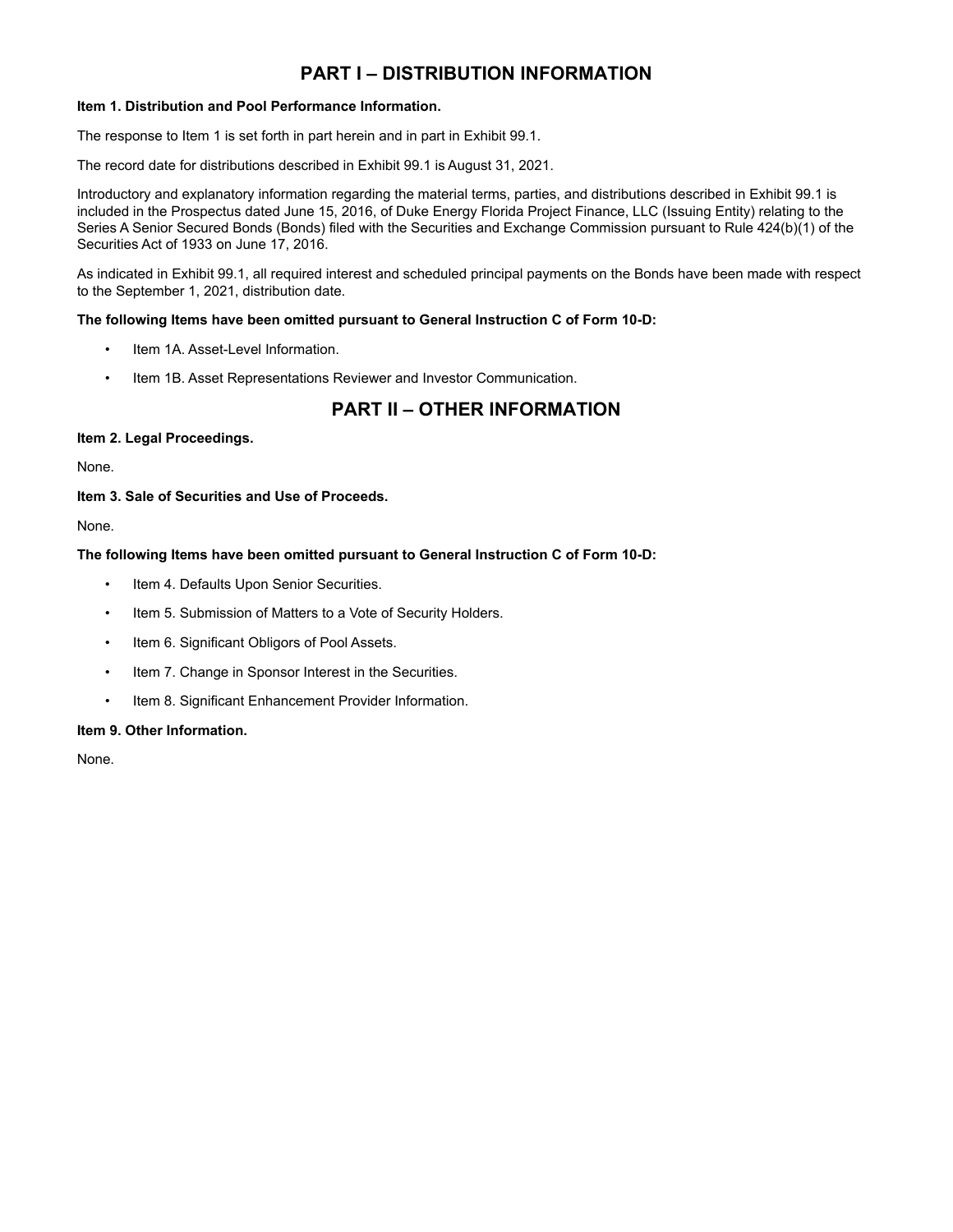## **SIGNATURES**

Pursuant to the requirements of the Securities Exchange Act of 1934, the registrant has duly caused this report to be signed on its behalf by the undersigned thereunto duly authorized.

## Date: September 3, 2021 **DUKE ENERGY FLORIDA PROJECT FINANCE, LLC (Issuing Entity)**

By: Duke Energy Florida, LLC, as Servicer

By:  $\qquad \qquad \qquad$  /s/ Cynthia S Lee

Cynthia S Lee Vice President, Chief Accounting Officer and Controller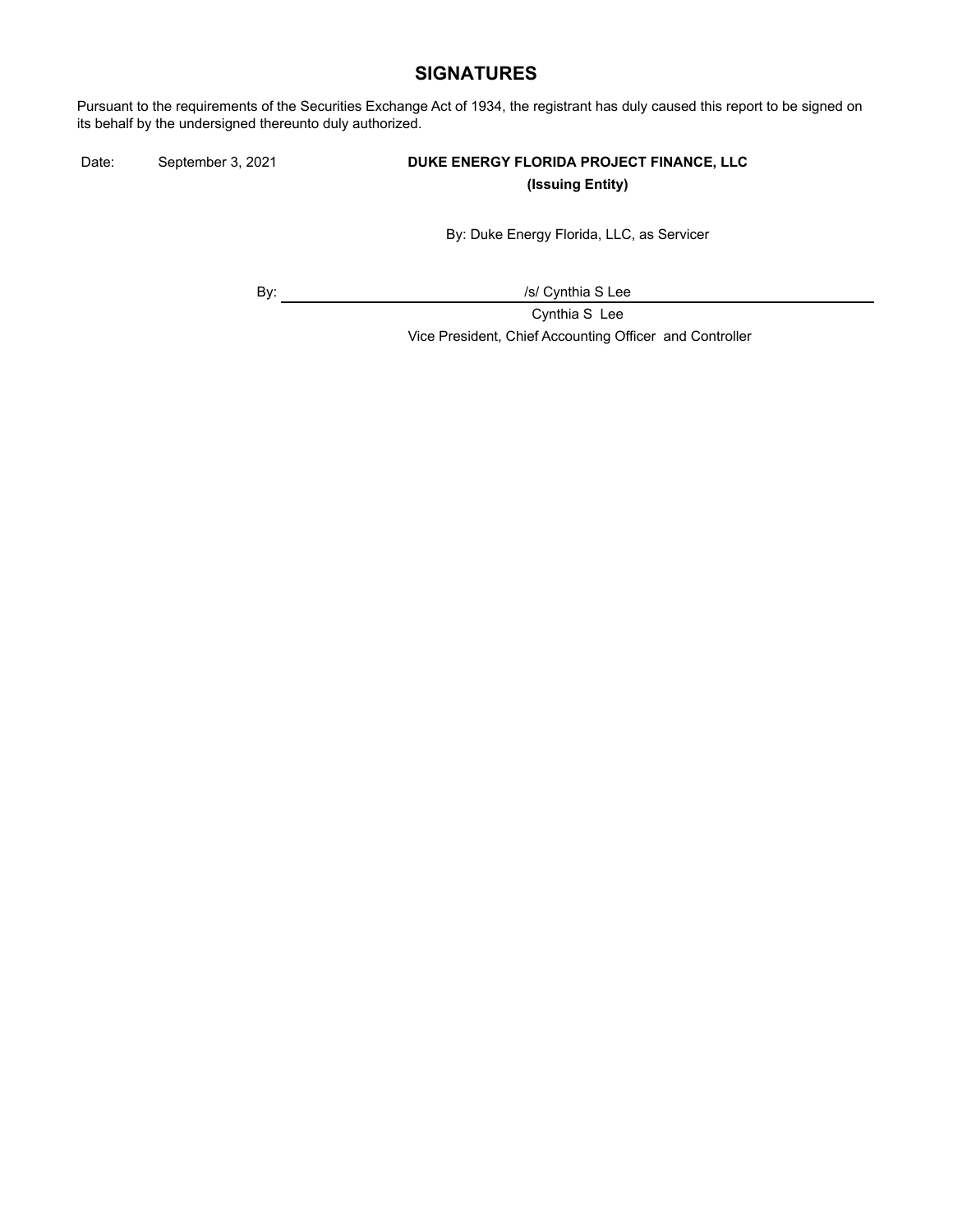#### **Item 10. Exhibits**

Exhibits filed here within are designated by an asterisk (\*). All exhibits not so designated are incorporated by reference to a prior filing, as indicated.

| <b>Exhibit No.</b> | <b>Description</b>                                                                                                                                                                                                                       |
|--------------------|------------------------------------------------------------------------------------------------------------------------------------------------------------------------------------------------------------------------------------------|
| 3.1                | Certificate of Formation of Duke Energy Florida Project Finance, LLC (filed with the Registration Statement on<br>Form SF-1 of Duke Energy Florida, LLC (File No. 333-209196) on January 29, 2016)                                       |
| 3.2                | Amended and Restated Limited Liability Company Agreement of Duke Energy Project Finance, LLC dated and<br>effective as of June 10, 2016 (Form 8-K filed June 17, 2016)                                                                   |
| 4.1                | Indenture, dated as of June 22, 2016, by and between Duke Energy Florida Project Finance, LLC and The Bank<br>of New York Mellon Trust Company, N.A., as Indenture Trustee and Securities Intermediary (Form 8-K filed<br>June 17, 2016) |
| 10.1               | Nuclear Asset-Recovery Property Servicing Agreement, dated as of June 22, 2016, by and between Duke<br>Energy Florida Project Finance, LLC and Duke Energy Florida, LLC (Form 8-K filed June 22, 2016)                                   |
| 10.2               | Nuclear Asset-Recovery Property Purchase and Sale Agreement, dated as of June 22, 2016, by and between<br>Duke Energy Florida Project Finance, LLC and Duke Energy Florida, LLC (Form 8-K filed June 22, 2016)                           |
| 10.3               | Administration Agreement, dated as of June 22, 2016, by and between Duke Energy Florida Project Finance,<br>LLC and Duke Energy Florida, LLC (Form 8-K filed June 22, 2016)                                                              |
| $*99.1$            | Semi-annual Servicer's Certificate relating to the Bonds, dated August 31, 2021                                                                                                                                                          |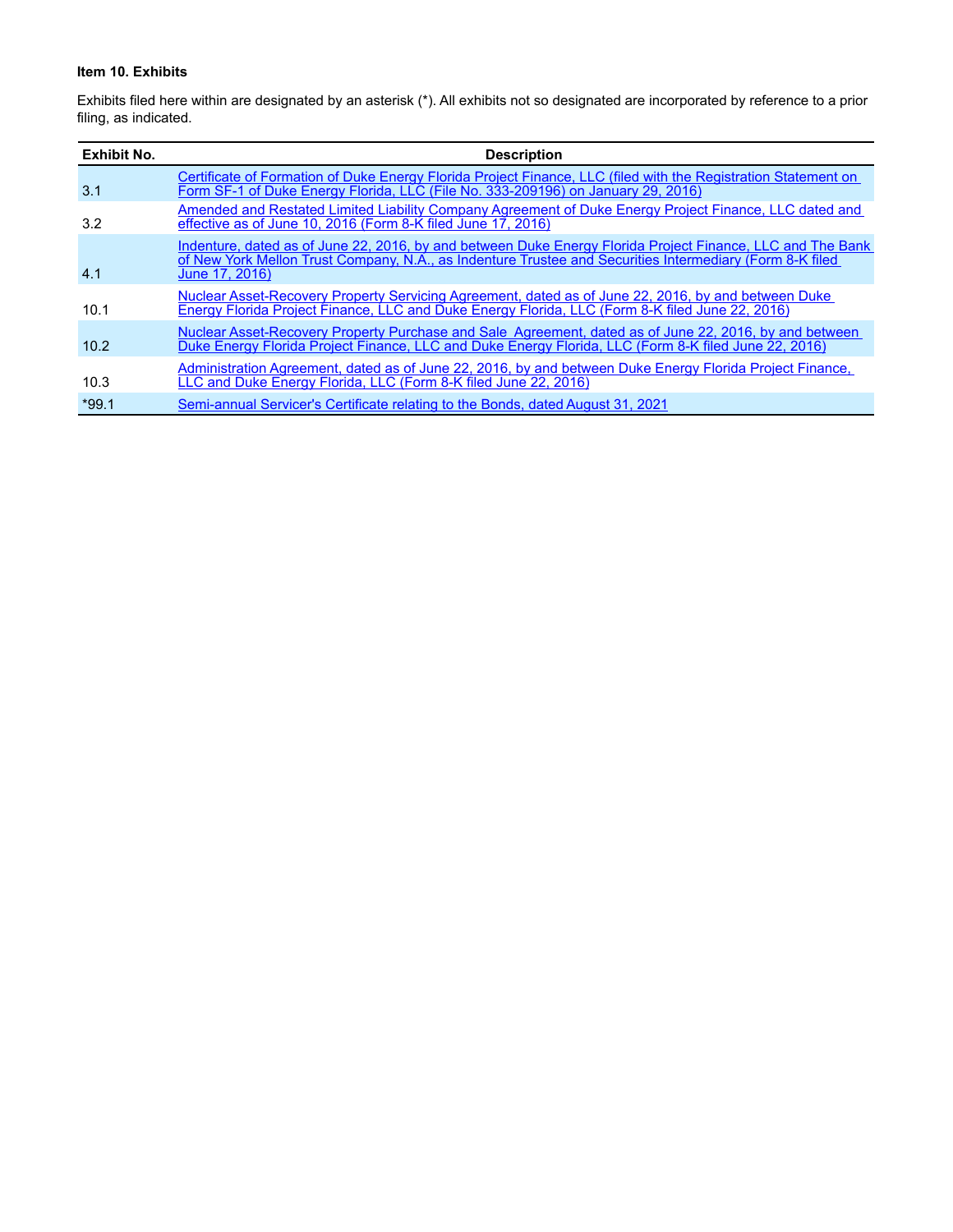# SEMI-ANNUAL SERVICER'S CERTIFICATE

Pursuant to Section 4.01(c)(ii) of the Nuclear Asset-Recovery Property Servicing Agreement, dated as of June 22, 2016 (Servicing Agreement), by and between **DUKE ENERGY FLORIDA, LLC**, as servicer (Servicer), and **Duke Energy Florida Project Finance, LLC**, the Servicer does hereby certify, for the September 1, 2021, Payment Date (Current Payment Date), as follows:

Capitalized terms used but not defined herein have their respective meanings as set forth in the Servicing Agreement. References herein to certain sections and subsections are references to the respective sections of the Servicing Agreement or the Indenture, as the context indicates.

**Collection Periods:** March 1, 2021 to August 31, 2021

#### **Payment Date:** September 1, 2021

1. Collections Allocable and Aggregate Amounts Available for the Current Payment Date:

| i.    | Remittances for the                                      |  | March 2021 Collection Period                              | \$<br>7,361,747.75  |
|-------|----------------------------------------------------------|--|-----------------------------------------------------------|---------------------|
| ii.   | Remittances for the                                      |  | April 2021 Collection Period                              | 5,354,414.96        |
| iii.  | Remittances for the                                      |  | May 2021 Collection Period                                | 5,911,692.11        |
| iv    | Remittances for the                                      |  | June 2021 Collection Period                               | 8,098,156.58        |
| v.    | Remittances for the                                      |  | July 2021 Collection Period                               | 7,553,215.85        |
| vi.   | Remittances for the                                      |  | August 2021 Collection Period                             | 9,631,475.33        |
| vii.  |                                                          |  |                                                           |                     |
| viii. |                                                          |  |                                                           |                     |
| ix.   | Investment Earnings on Capital Subaccount                |  |                                                           | 411.54              |
| х.    | <b>Investment Earnings on Excess Funds Subaccount</b>    |  |                                                           | 13.76               |
| xi.   | <b>Investment Earnings on General Subaccount</b>         |  |                                                           | 1,333.67            |
| xii.  | General Subaccount Balance (sum of i through xi above)   |  |                                                           | \$<br>43,912,461.55 |
| xiii. | Excess Funds Subaccount Balance as of prior Payment Date |  |                                                           |                     |
| XIV.  | Capital Subaccount Balance as of prior Payment Date      |  |                                                           | 6,222,109.47        |
| XV.   |                                                          |  | Collection Account Balance (sum of xii through xiv above) | \$<br>50,134,571.02 |
| 2.    | Outstanding Amounts as of prior Payment Date:            |  |                                                           |                     |

|      |              |      | vi. Aggregate Outstanding Amount of all Series A Bonds | 1,039,763,209.00 |
|------|--------------|------|--------------------------------------------------------|------------------|
| V.   | Series A     | 2035 | Outstanding Amount                                     | 275,290,000.00   |
|      | iv. Series A | 2032 | Outstanding Amount                                     | 250,000,000.00   |
| iii. | Series A     | 2026 | Outstanding Amount                                     | 436,000,000.00   |
| ii.  | Series A     | 2021 | Outstanding Amount                                     | 78,473,209.00    |
|      | Series A     | 2018 | Outstanding Amount                                     |                  |

3. Required Funding/Payments as of Current Payment Date:

#### *Principal Principal Due*

| $i$ .       | Series A 2018          |      | \$ |               |
|-------------|------------------------|------|----|---------------|
| ii.         | Series A 2021          |      |    | 26,309,871.00 |
|             | iii. Series A 2026     |      |    |               |
|             | iv. Series A 2032      |      |    |               |
| $V_{\star}$ | Series A               | 2035 |    |               |
|             | vi. All Series A Bonds |      | S  | 26,309,871.00 |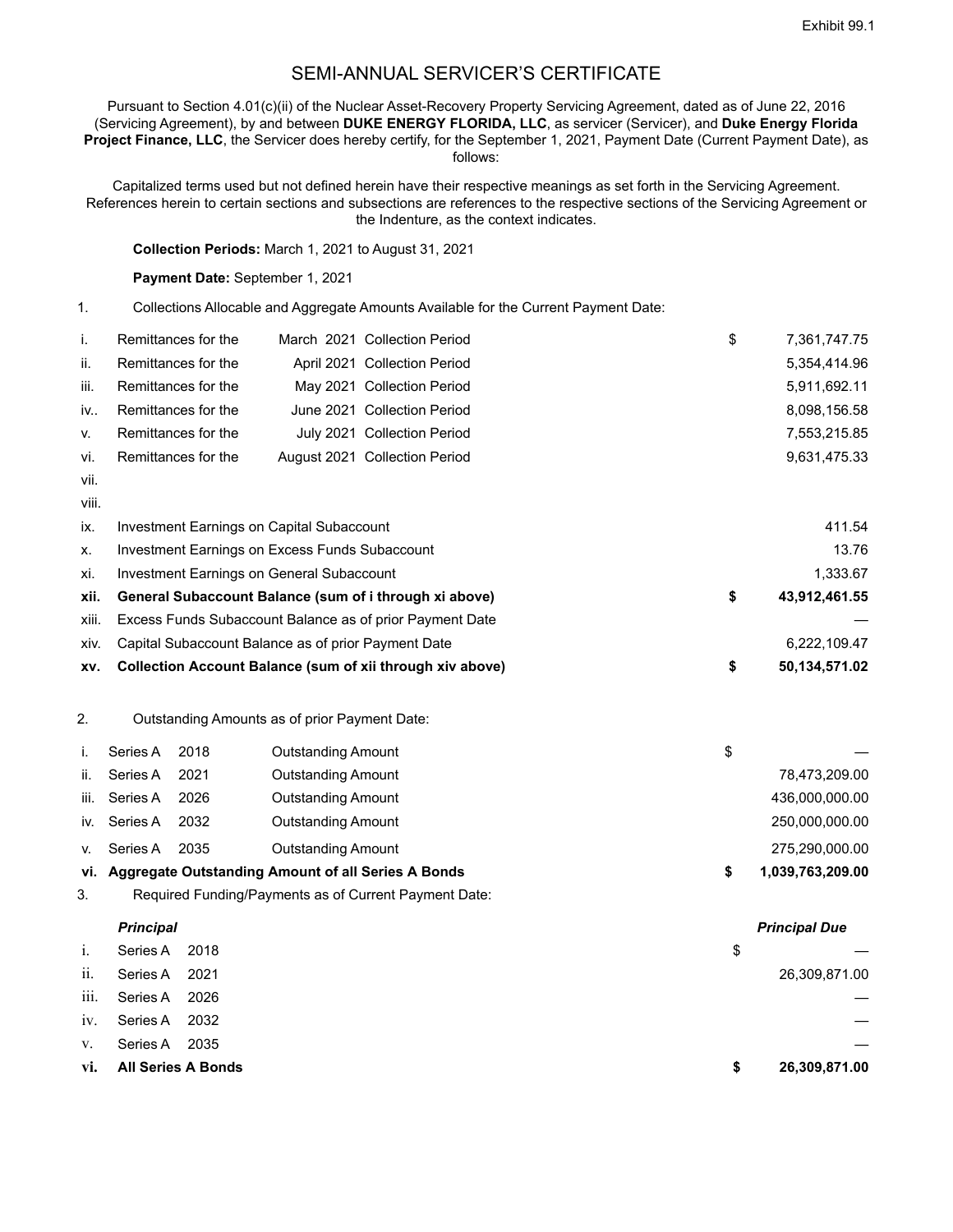|       | <b>Interest</b>      |                                                                 |                         |                                                                                        |               |                              |        |                         |
|-------|----------------------|-----------------------------------------------------------------|-------------------------|----------------------------------------------------------------------------------------|---------------|------------------------------|--------|-------------------------|
|       | <b>WAL</b>           |                                                                 | <b>Interest</b><br>Rate | Days in Interest Period                                                                |               | <b>Principal Balance</b>     |        | <b>Interest Due</b>     |
| v.    | Series A 2018        |                                                                 | 1.196 %                 | 184                                                                                    | \$            |                              | \$     |                         |
| vi.   | Series A 2021        |                                                                 | 1.731 %                 | 184                                                                                    |               | 78,473,209.00                |        | 679,186.00              |
| Vii.  | Series A 2026        |                                                                 | 2.538 %                 | 184                                                                                    |               | 436,000,000.00               |        | 5,532,840.00            |
| VIII. | Series A 2032        |                                                                 | 2.858 %                 | 184                                                                                    |               | 250,000,000.00               |        | 3,572,500.00            |
| IX.   | Series A 2035        |                                                                 | 3.112 %                 | 184                                                                                    |               | 275,290,000.00               |        | 4,283,512.40            |
| х.    |                      | <b>All Series A Bonds</b>                                       |                         |                                                                                        |               |                              | \$     | 14,068,038.40           |
|       |                      |                                                                 |                         |                                                                                        |               | <b>Required Level</b>        |        | <b>Funding Required</b> |
| XI.   | Capital Account      |                                                                 |                         |                                                                                        | \$            | 6,471,450.00                 | \$     |                         |
| 4.    |                      |                                                                 |                         | Allocation of Remittances as of Current Payment Date Pursuant to 8.02(e) of Indenture: |               |                              |        |                         |
| i.    |                      | Trustee Fees and Expenses; Indemnity Amounts                    |                         |                                                                                        |               |                              |        | \$<br>13,175.00         |
| ii.   | <b>Servicing Fee</b> |                                                                 |                         |                                                                                        |               |                              |        | 323,572.50              |
| iii.  |                      | <b>Administration Fee</b>                                       |                         |                                                                                        |               |                              |        | 25,000.02               |
| iv.   |                      | <b>Operating Expenses</b>                                       |                         |                                                                                        |               |                              |        | 72,688.52               |
|       |                      |                                                                 |                         |                                                                                        |               | Per \$1,000 of               |        |                         |
|       | Series A Bonds       |                                                                 |                         |                                                                                        | Aggregate     | Original Principal<br>Amount |        |                         |
| v.    |                      | Semi-Annual Interest (including any past-due for prior periods) |                         |                                                                                        |               |                              |        | \$<br>14,068,038.40     |
| 1.    | Series A 2018        |                                                                 |                         | \$                                                                                     |               | \$                           |        |                         |
| 2.    | Series A 2021        |                                                                 |                         |                                                                                        |               | 679,186.00                   | 4.53   |                         |
| 3.    | Series A 2026        |                                                                 |                         |                                                                                        | 5,532,840.00  |                              | 12.69  |                         |
|       | Series A 2032        |                                                                 |                         |                                                                                        | 3,572,500.00  |                              | 14.29  |                         |
| 4.    | Series A 2035        |                                                                 |                         |                                                                                        |               |                              | 15.56  |                         |
| 5.    |                      |                                                                 |                         |                                                                                        | 4,283,512.40  |                              |        |                         |
| Vİ.   |                      |                                                                 |                         | Principal Due and Payable as a Result of an Event of Default or on Final Maturity Date |               |                              |        | \$                      |
| 1.    | Series A 2018        |                                                                 |                         | \$                                                                                     |               | \$                           |        |                         |
| 2.    | Series A 2021        |                                                                 |                         |                                                                                        |               |                              |        |                         |
| 3.    | Series A 2026        |                                                                 |                         |                                                                                        |               |                              |        |                         |
| 4.    | Series A 2032        |                                                                 |                         |                                                                                        |               |                              |        |                         |
| 5.    | Series A 2035        |                                                                 |                         |                                                                                        |               |                              |        |                         |
|       |                      |                                                                 |                         |                                                                                        |               |                              |        |                         |
| vii.  |                      | Semi-Annual Principal                                           |                         |                                                                                        |               |                              |        | 26,309,871.00           |
| 1.    | Series A 2018        |                                                                 |                         | \$                                                                                     |               | \$                           |        |                         |
| 2.    | Series A 2021        |                                                                 |                         |                                                                                        | 26,309,871.00 |                              | 175.40 |                         |
| 3.    | Series A 2026        |                                                                 |                         |                                                                                        |               |                              |        |                         |
| 4.    | Series A 2032        |                                                                 |                         |                                                                                        |               |                              |        |                         |
| 5.    | Series A 2035        |                                                                 |                         |                                                                                        |               |                              |        |                         |
| viii. |                      | Other unpaid Operating Expenses                                 |                         |                                                                                        |               |                              |        | \$                      |
| IX.   |                      | Funding of Capital Subaccount (to required level)               |                         |                                                                                        |               |                              |        | 249,340.53              |
| х.    |                      | Capital Subaccount Return to Duke Energy Florida                |                         |                                                                                        |               |                              |        | 100,696.02              |
| Xİ.   |                      | Deposits to Excess Funds Subaccount                             |                         |                                                                                        |               |                              |        | 2,750,079.56            |
| хii.  |                      | Released to Issuer upon Retirement of all Series Bonds          |                         |                                                                                        |               |                              |        |                         |
| xiii. |                      | Aggregate Remittances as of Current Payment Date                |                         |                                                                                        |               |                              |        | \$<br>43,912,461.55     |
|       |                      |                                                                 |                         |                                                                                        |               |                              |        |                         |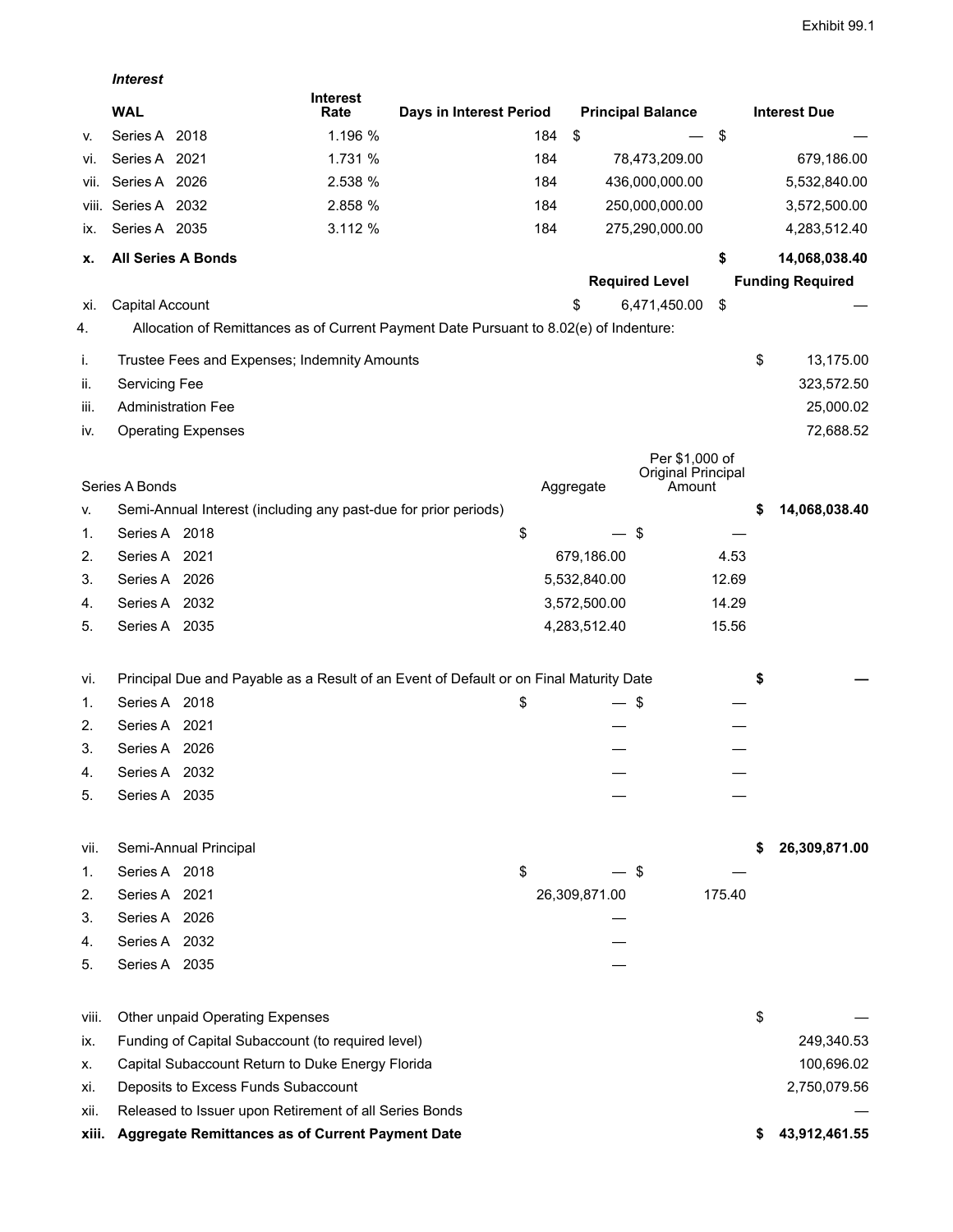5. Outstanding Amount and Collection Account Balance as of Current Payment Date (after giving effect to payments to be made on such Payment Date):

| i.    | Series A 2018                                                                                                | \$                     |
|-------|--------------------------------------------------------------------------------------------------------------|------------------------|
| ii.   | Series A 2021                                                                                                | 52,163,338.00          |
| iii.  | Series A 2026                                                                                                | 436,000,000.00         |
| IV.   | Series A 2032                                                                                                | 250,000,000.00         |
| v.    | Series A 2035                                                                                                | 275,290,000.00         |
| vi.   | <b>Aggregate Outstanding Amount of all Series A Bonds</b>                                                    | \$<br>1,013,453,338.00 |
| vii.  | <b>Excess Funds Subaccount Balance</b>                                                                       | 2,750,079.56           |
| viii. | Capital Subaccount Balances                                                                                  | 6,471,450.00           |
| ix.   | <b>Aggregate Collection Account Balance</b>                                                                  | \$<br>9,221,529.56     |
| 6.    | Subaccount Withdrawals as of Current Payment Date (if applicable, pursuant to Section 8.02(e) of Indenture): |                        |
| i.    | <b>Excess Funds Subaccount</b>                                                                               | \$                     |
| ii.   | Capital Subaccount                                                                                           |                        |
| iii.  | <b>Total Withdrawals</b>                                                                                     | \$                     |
| 7.    | Shortfalls in Interest and Principal Payments as of Current Payment Date:                                    |                        |
| j.    | Semi-annual Interest                                                                                         |                        |
|       | Series A 2018                                                                                                | \$                     |
|       | Series A 2021                                                                                                |                        |
|       | Series A 2026                                                                                                |                        |
|       | Series A 2032                                                                                                |                        |
|       | Series A 2035                                                                                                |                        |
|       | <b>Total</b>                                                                                                 | \$                     |
| ii.   | Semi-annual Principal                                                                                        |                        |
|       | Series A 2018                                                                                                | \$                     |
|       | Series A 2021                                                                                                |                        |
|       | Series A 2026                                                                                                |                        |
|       | Series A 2032                                                                                                |                        |
|       | Series A 2035                                                                                                |                        |
|       | <b>Total</b>                                                                                                 | \$                     |
| 8.    | Shortfalls in Payment of Return on Invested Capital as of Current Payment Date:                              |                        |
| j.    | Return on Invested Capital                                                                                   | \$                     |
| 9.    | Shortfalls in Required Subaccount Levels as of Current Payment Date:                                         |                        |
| i.    | Capital Subaccount                                                                                           | \$                     |